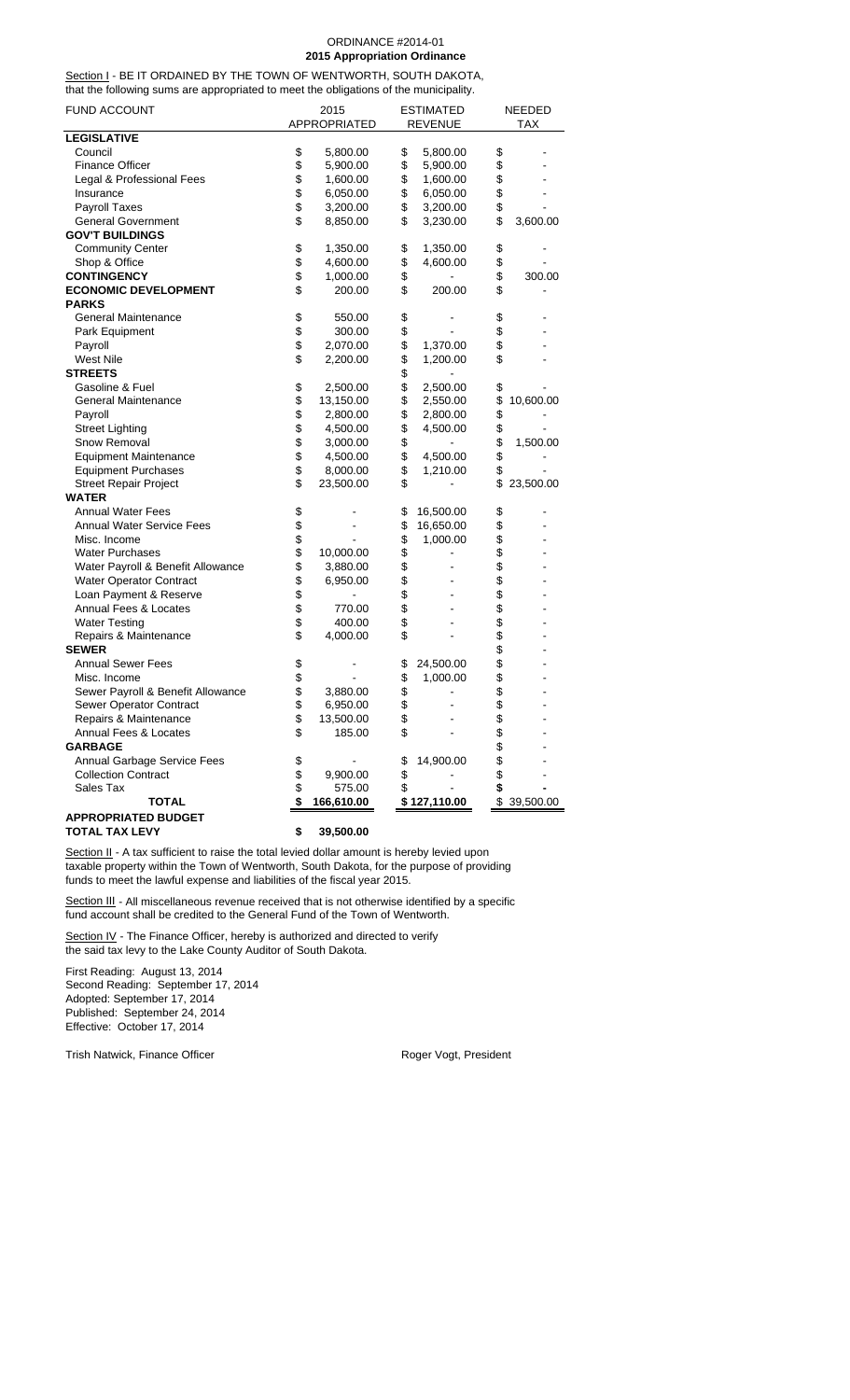### TOWN OF WENTWORTH FINANCE OFFICE PO BOX 98 WENTWORTH, SD 57075

### ORDINANCE NO. #2014-02

# AN ORDINANCE ALLOWING RESIDENTS LIVING IN A RESIDENTIAL ZONE TO RAISE ANIMALS IN THE TOWN OF WENTWORTH, SOUTH DAKOTA.

BE IT ORDAINED BY THE GOVERNING BODY OF THE TOWN OF WENTWORTH, SOUTH DAKOTA that:

The Town of Wentworth hereby permits residents living in a residential zone to raise animals in the Town of Wentworth, subject to the following exceptions  $\&$  conditions:

1. Prohibited Animals.

 Horses, donkeys, oxen, pigs, sheep, goats, cows, ducks, geese and other livestock or any animals other than domestics animals such as dogs or cats that are commonly kept for pets shall be prohibited within the city limits of the Town of Wentworth.

- 2. Chickens Tolerated With Exceptions & Conditions:
	- a. Whereas some individuals and property owners in the residential area in the Town of Wentworth having chickens will be tolerated as long as these advisements are followed:
		- 1. Chickens must be kept confined in a pen or structure; and
		- 2. The structure and pen used to confine chickens must be kept clean and free from strong offending odors; and
		- 3. Resident will be limited to one (1) rooster and thirty (30) chickens; and
		- 4. Roosters crowing before 6:00 a.m. shall be removed from the residential zoning area.

This ordinance shall take effect twenty (20) days after the date of publication pursuant to SDCL-9-19-13.

Dated this 12th day November, 2014.